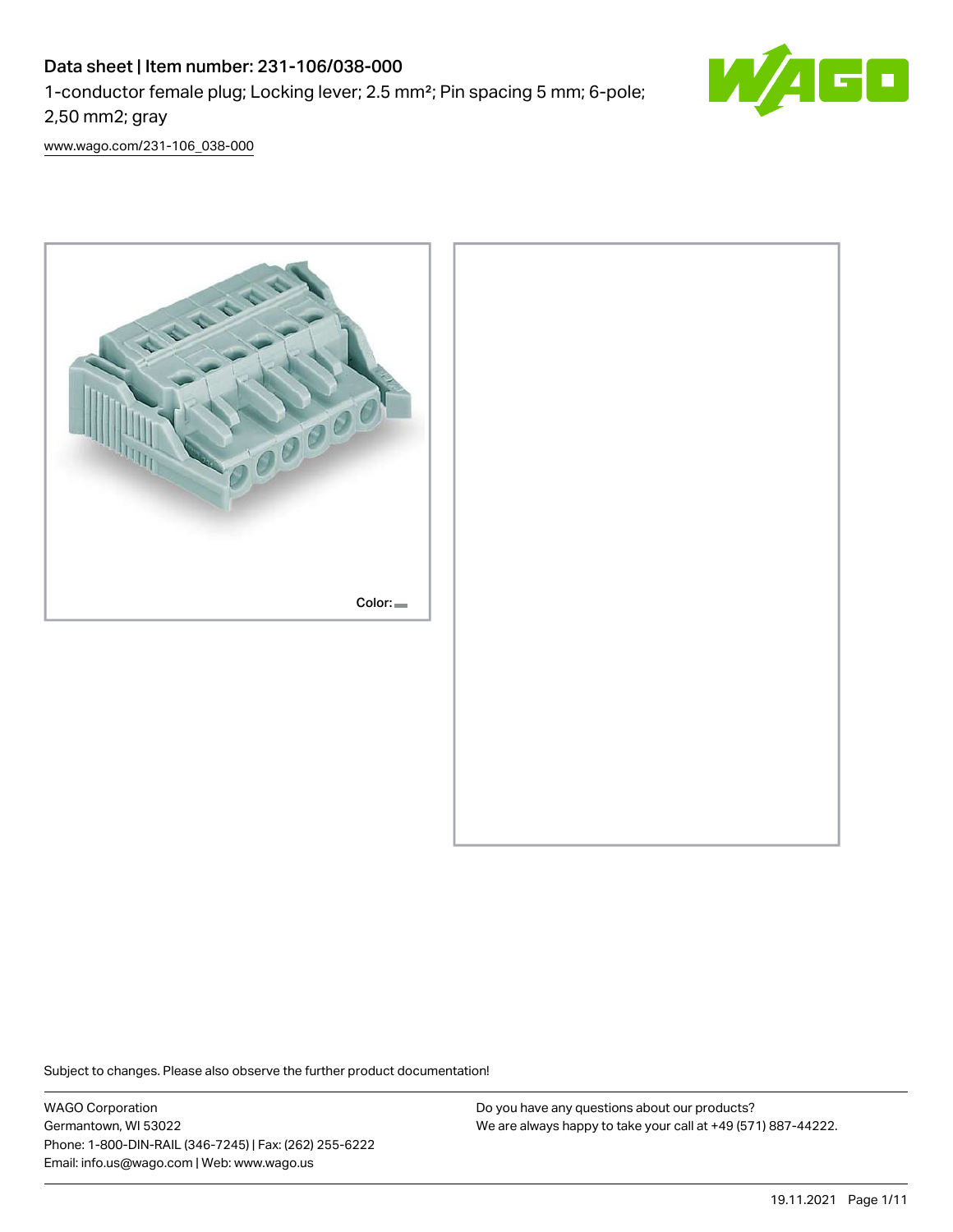![](_page_1_Picture_1.jpeg)

Dimensions in mm

L = pole no. x pin spacing

2- to 3-pole female connectors – one latch only

#### Item description

- $\blacksquare$ Universal connection for all conductor types
- П Easy cable pre-assembly and on-unit wiring via vertical and horizontal CAGE CLAMP<sup>®</sup> actuation
- $\blacksquare$ Integrated test ports
- $\blacksquare$ With coding fingers

Subject to changes. Please also observe the further product documentation!

WAGO Corporation Germantown, WI 53022 Phone: 1-800-DIN-RAIL (346-7245) | Fax: (262) 255-6222 Email: info.us@wago.com | Web: www.wago.us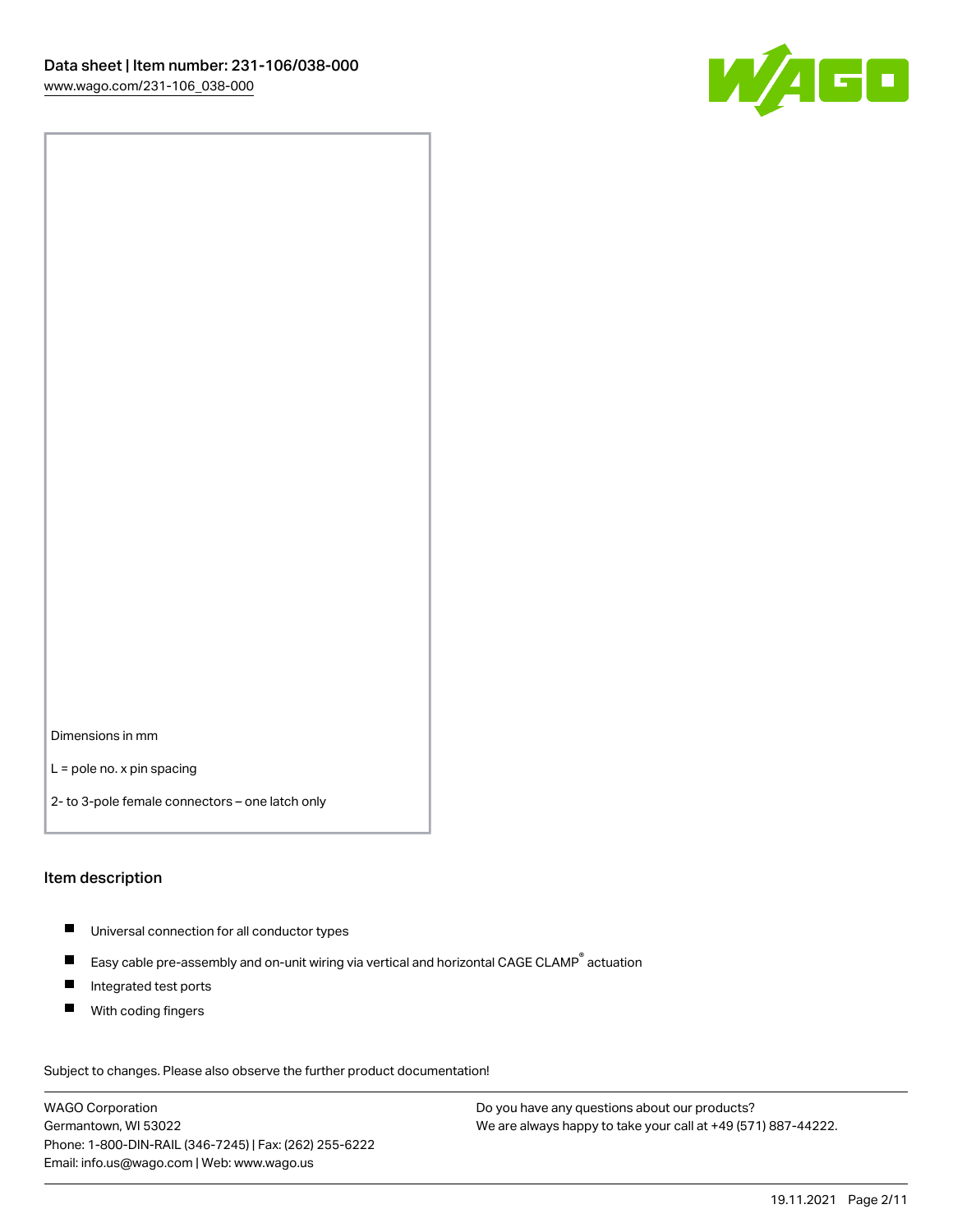![](_page_2_Picture_1.jpeg)

# Data Electrical data

# IEC Approvals

| Rated voltage (III / 3)     | 320 V                                                                 |
|-----------------------------|-----------------------------------------------------------------------|
| Rated surge voltage (III/3) | 4 <sub>k</sub> V                                                      |
| Rated voltage (III/2)       | 320 V                                                                 |
| Rated surge voltage (III/2) | 4 <sub>k</sub> V                                                      |
| Nominal voltage (II/2)      | 630 V                                                                 |
| Rated surge voltage (II/2)  | 4 <sub>k</sub> V                                                      |
| Rated current               | 16A                                                                   |
| Legend (ratings)            | $(III / 2)$ $\triangle$ Overvoltage category III / Pollution degree 2 |

# UL Approvals

| Rated voltage UL (Use Group B) | 300 V |
|--------------------------------|-------|
| Rated current UL (Use Group B) | 15 A  |
| Rated voltage UL (Use Group D) | 300 V |
| Rated current UL (Use Group D) | 10 A  |

# CSA Approvals

| Rated voltage CSA (Use Group B) | 300 V |
|---------------------------------|-------|
| Rated current CSA (Use Group B) | 15 A  |
| Rated voltage CSA (Use Group D) | 300 V |
| Rated current CSA (Use Group D) | 10 A  |

# Connection data

| Total number of potentials |  |
|----------------------------|--|
| Number of connection types |  |
| Number of levels           |  |

# Connection 1

| Connection technology | <b>CAGE CLAMP</b> |
|-----------------------|-------------------|
| Number of poles       |                   |

Subject to changes. Please also observe the further product documentation!

WAGO Corporation Germantown, WI 53022 Phone: 1-800-DIN-RAIL (346-7245) | Fax: (262) 255-6222 Email: info.us@wago.com | Web: www.wago.us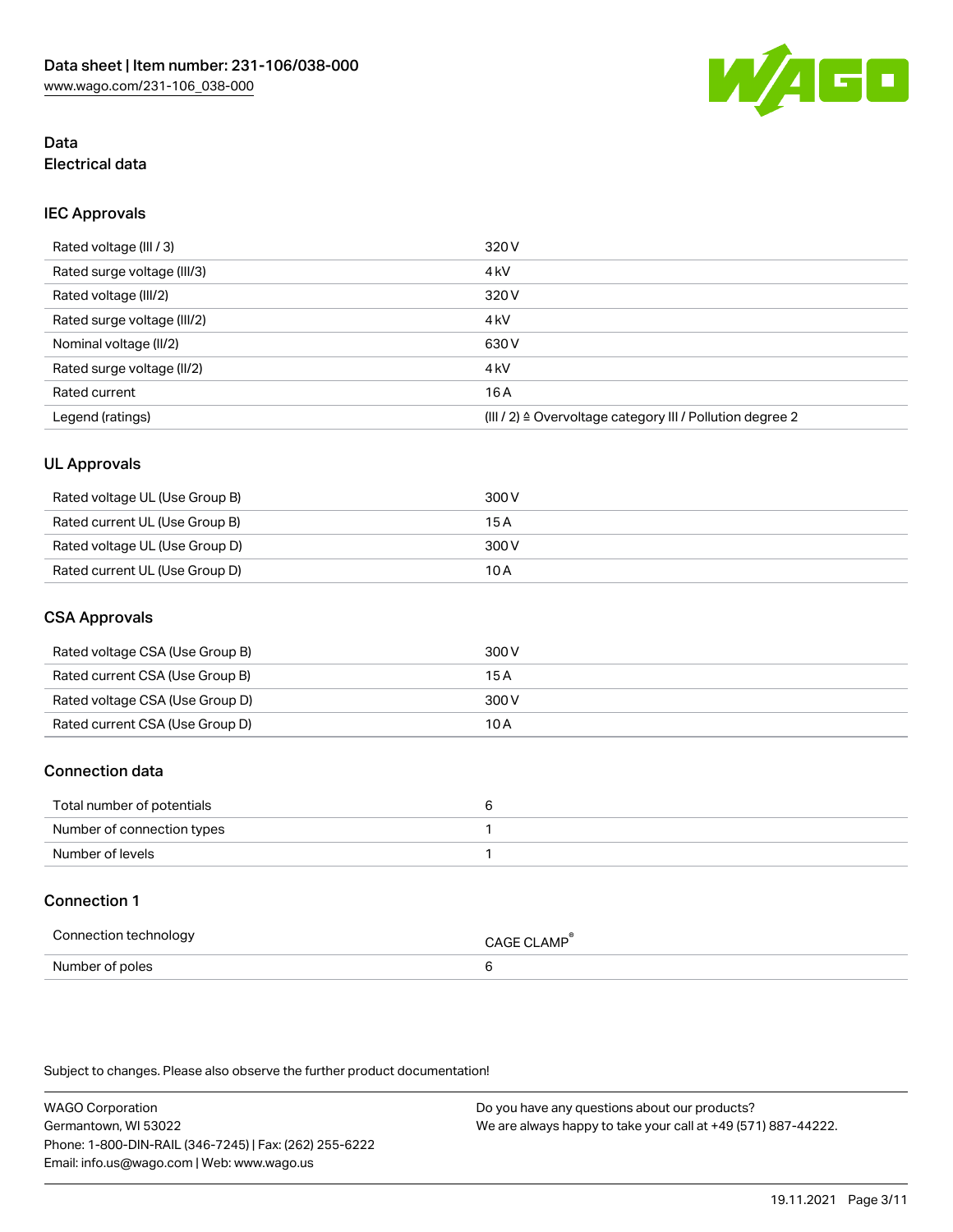![](_page_3_Picture_1.jpeg)

### Physical data

| Pin spacing | 5 mm / 0.197 inch    |
|-------------|----------------------|
| Width       | 46.6 mm / 1.835 inch |
| Height      | 14.3 mm / 0.563 inch |
| Depth       | 29.6 mm / 1.165 inch |

### Plug-in connection

| Contact type (pluggable connector) | Female connector/socket |
|------------------------------------|-------------------------|
| Connector (connection type)        | for conductors          |
| Mismating protection               | No                      |
| Locking of plug-in connection      | locking lever           |

### Material data

| Color                    | gray                              |
|--------------------------|-----------------------------------|
| Material group           |                                   |
| Insulation material      | Polyamide 66 (PA 66)              |
| Clamping spring material | Chrome nickel spring steel (CrNi) |
|                          |                                   |
| Contact material         | Copper alloy                      |
| Contact plating          | tin-plated                        |
| Fire load                | $0.195$ MJ                        |
| Weight                   | 12.2 <sub>g</sub>                 |

### Environmental requirements

| Limit temperature range<br>−60 … +85 °Ր |  |
|-----------------------------------------|--|
|-----------------------------------------|--|

## Commercial data

| Product Group         | 3 (Multi Conn. System) |
|-----------------------|------------------------|
| PU (SPU)              | 50 Stück               |
| Country of origin     | DE                     |
| <b>GTIN</b>           | 4044918892599          |
| Customs tariff number | 85366990990            |

# Approvals / Certificates

#### Country specific Approvals

**Certificate** 

Subject to changes. Please also observe the further product documentation!

WAGO Corporation Germantown, WI 53022 Phone: 1-800-DIN-RAIL (346-7245) | Fax: (262) 255-6222 Email: info.us@wago.com | Web: www.wago.us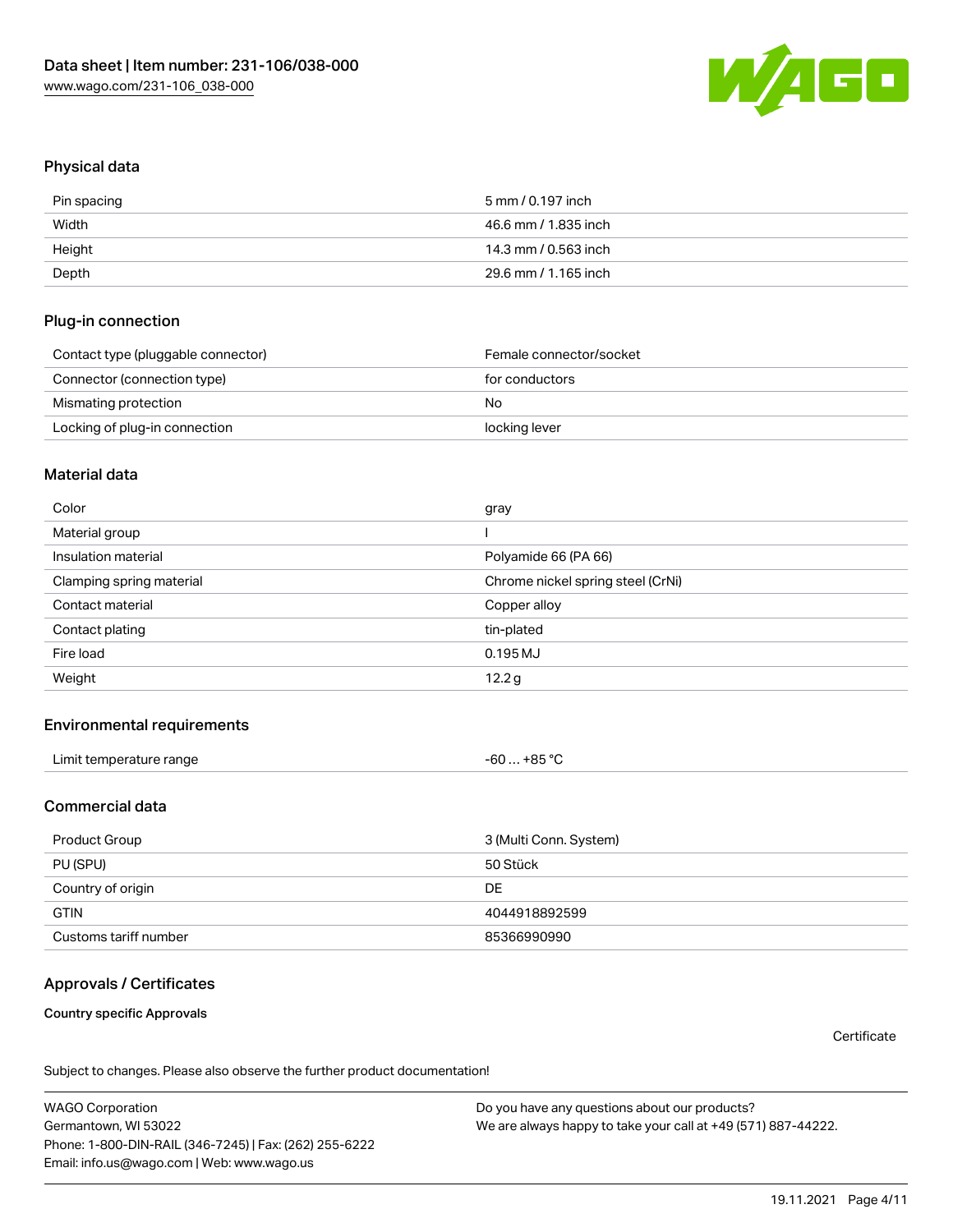[www.wago.com/231-106\\_038-000](http://www.wago.com/231-106_038-000)

![](_page_4_Picture_2.jpeg)

[www.wago.com/210-331](http://www.wago.com/210-331/500-103)

[/500-103](http://www.wago.com/210-331/500-103)

| Logo           | Approval                        | <b>Additional Approval Text</b> | name    |
|----------------|---------------------------------|---------------------------------|---------|
| <b>AN</b><br>. | CSA<br>DEKRA Certification B.V. | C22.2                           | 1466354 |

#### Ship Approvals

| Logo                                                                                                                                                                                                                                                                                                                                                                                                                                                                                | Approval                  | <b>Additional Approval Text</b> | Certificate<br>name |
|-------------------------------------------------------------------------------------------------------------------------------------------------------------------------------------------------------------------------------------------------------------------------------------------------------------------------------------------------------------------------------------------------------------------------------------------------------------------------------------|---------------------------|---------------------------------|---------------------|
| $\bigcirc\!\!\!\!\! \bigcirc\!\!\!\!\! \bigcirc\!\!\!\!\! \bigcirc\!\!\!\!\! \bigcirc\!\!\!\!\! \bigcirc\!\!\!\!\! \bigcirc\!\!\!\!\! \bigcirc\!\!\!\!\! \bigcirc\!\!\!\!\! \bigcirc\!\!\!\!\! \bigcirc\!\!\!\!\! \bigcirc\!\!\!\!\! \bigcirc\!\!\!\!\! \bigcirc\!\!\!\!\! \bigcirc\!\!\!\!\! \bigcirc\!\!\!\!\! \bigcirc\!\!\!\!\! \bigcirc\!\!\!\!\! \bigcirc\!\!\!\!\! \bigcirc\!\!\!\!\! \bigcirc\!\!\!\!\! \bigcirc\!\!\!\!\! \bigcirc\!\!\!\!\! \bigcirc\!\!\!\!\! \bigcirc\$ | BV<br>Bureau Veritas S.A. | IEC 60998                       | 11915/D0<br>BV      |
| <b>BUREAU</b>                                                                                                                                                                                                                                                                                                                                                                                                                                                                       |                           |                                 |                     |

### Optional accessories

| Marking accessories<br>Marking strip                                                                    |
|---------------------------------------------------------------------------------------------------------|
| Item no.: 210-331/500-103                                                                               |
| Marking strips; as a DIN A4 sheet; MARKED; 1-12 (300x); Height of marker strip: 2.3 mm/0.091 in; Strip  |
| length 182 mm; Horizontal marking; Self-adhesive; white                                                 |
| Item no.: 210-331/500-104                                                                               |
| Marking strips; as a DIN A4 sheet; MARKED; 13-24 (300x); Height of marker strip: 2.3 mm/0.091 in; Strij |

| <u> ILEIII IIO.: 2 IU-33 IZƏUU-TU4</u><br>Marking strips; as a DIN A4 sheet; MARKED; 13-24 (300x); Height of marker strip: 2.3 mm/0.091 in; Strip<br>length 182 mm; Horizontal marking; Self-adhesive; white | www.wago.com/210-331<br>/500-104 |
|--------------------------------------------------------------------------------------------------------------------------------------------------------------------------------------------------------------|----------------------------------|
| Item no.: 210-332/500-202<br>Marking strips; as a DIN A4 sheet; MARKED; 1-16 (160x); Height of marker strip: 3 mm; Strip length 182<br>mm; Horizontal marking; Self-adhesive; white                          | www.wago.com/210-332<br>/500-202 |
| Item no.: 210-332/500-206<br>Marking strips; as a DIN A4 sheet; MARKED; 33-48 (160x); Height of marker strip: 3 mm; Strip length<br>182 mm; Horizontal marking; Self-adhesive; white                         | www.wago.com/210-332<br>/500-206 |

#### Item no.: 210-332/500-205

Marking strips; as a DIN A4 sheet; MARKED; 1-32 (80x); Height of marker strip: 3 mm; Strip length 182 mm; Horizontal marking; Self-adhesive; white [www.wago.com/210-332](http://www.wago.com/210-332/500-205) [/500-205](http://www.wago.com/210-332/500-205)

#### Item no.: 210-332/500-204

Marking strips; as a DIN A4 sheet; MARKED; 17-32 (160x); Height of marker strip: 3 mm; Strip length 182 mm; Horizontal marking; Self-adhesive; white [www.wago.com/210-332](http://www.wago.com/210-332/500-204) [/500-204](http://www.wago.com/210-332/500-204)

#### Testing accessories

Testing accessories

![](_page_4_Picture_15.jpeg)

Item no.: 210-136 ntem no... 210–150<br>Test plug; 2 mm Ø; with 500 mm cable [www.wago.com/210-136](http://www.wago.com/210-136)

Subject to changes. Please also observe the further product documentation!

WAGO Corporation Germantown, WI 53022 Phone: 1-800-DIN-RAIL (346-7245) | Fax: (262) 255-6222 Email: info.us@wago.com | Web: www.wago.us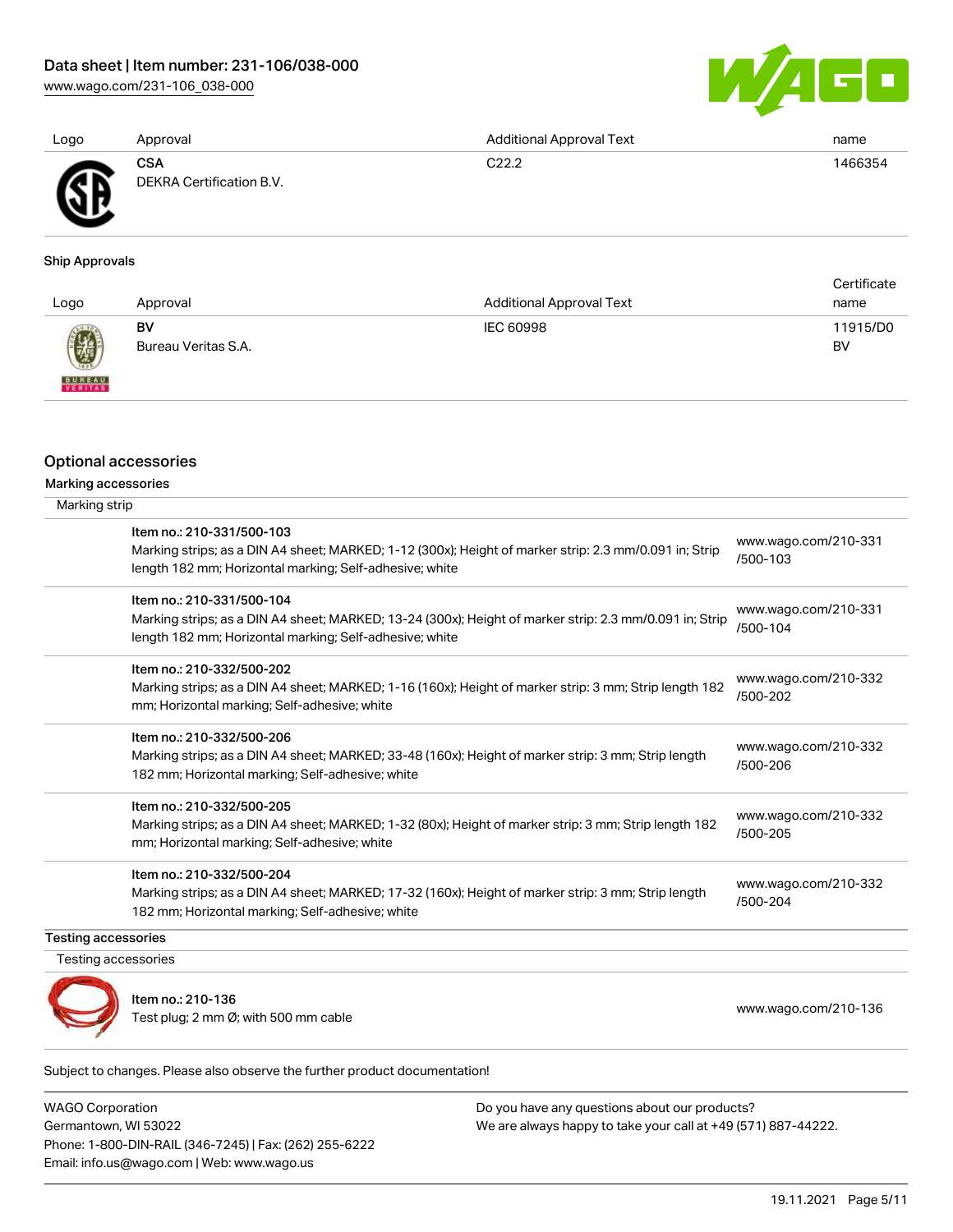[www.wago.com/231-106\\_038-000](http://www.wago.com/231-106_038-000)

![](_page_5_Picture_2.jpeg)

| Insulations stops<br>Insulation stop<br>Item no.: 231-672<br>www.wago.com/231-672<br>Insulation stop; 0.75 - 1 mm <sup>2</sup> ; dark gray<br>Item no.: 231-670<br>www.wago.com/231-670<br>Insulation stop; 0.08-0.2 mm <sup>2</sup> / 0.2 mm <sup>2</sup> "s"; white<br>Item no.: 231-671<br>www.wago.com/231-671<br>Insulation stop; 0.25 - 0.5 mm <sup>2</sup> ; light gray<br>Jumpers<br>Jumper<br>Item no.: 231-905<br>www.wago.com/231-905<br>Jumper; for conductor entry; 5-way; insulated; gray<br>Item no.: 231-903<br>www.wago.com/231-903<br>Jumper; for conductor entry; 3-way; insulated; gray<br>Item no.: 231-907<br>www.wago.com/231-907<br>Jumper; for conductor entry; 7-way; insulated; gray<br>Item no.: 231-910<br>www.wago.com/231-910<br>Jumper; for conductor entry; 10-way; insulated; gray<br>Item no.: 231-902<br>www.wago.com/231-902<br>Jumper; for conductor entry; 2-way; insulated; gray<br><b>Tools</b><br>Operating tool | www.wago.com/231-661 |
|------------------------------------------------------------------------------------------------------------------------------------------------------------------------------------------------------------------------------------------------------------------------------------------------------------------------------------------------------------------------------------------------------------------------------------------------------------------------------------------------------------------------------------------------------------------------------------------------------------------------------------------------------------------------------------------------------------------------------------------------------------------------------------------------------------------------------------------------------------------------------------------------------------------------------------------------------------|----------------------|
|                                                                                                                                                                                                                                                                                                                                                                                                                                                                                                                                                                                                                                                                                                                                                                                                                                                                                                                                                            |                      |
|                                                                                                                                                                                                                                                                                                                                                                                                                                                                                                                                                                                                                                                                                                                                                                                                                                                                                                                                                            |                      |
|                                                                                                                                                                                                                                                                                                                                                                                                                                                                                                                                                                                                                                                                                                                                                                                                                                                                                                                                                            |                      |
|                                                                                                                                                                                                                                                                                                                                                                                                                                                                                                                                                                                                                                                                                                                                                                                                                                                                                                                                                            |                      |
|                                                                                                                                                                                                                                                                                                                                                                                                                                                                                                                                                                                                                                                                                                                                                                                                                                                                                                                                                            |                      |
|                                                                                                                                                                                                                                                                                                                                                                                                                                                                                                                                                                                                                                                                                                                                                                                                                                                                                                                                                            |                      |
|                                                                                                                                                                                                                                                                                                                                                                                                                                                                                                                                                                                                                                                                                                                                                                                                                                                                                                                                                            |                      |
|                                                                                                                                                                                                                                                                                                                                                                                                                                                                                                                                                                                                                                                                                                                                                                                                                                                                                                                                                            |                      |
|                                                                                                                                                                                                                                                                                                                                                                                                                                                                                                                                                                                                                                                                                                                                                                                                                                                                                                                                                            |                      |
|                                                                                                                                                                                                                                                                                                                                                                                                                                                                                                                                                                                                                                                                                                                                                                                                                                                                                                                                                            |                      |
|                                                                                                                                                                                                                                                                                                                                                                                                                                                                                                                                                                                                                                                                                                                                                                                                                                                                                                                                                            |                      |
|                                                                                                                                                                                                                                                                                                                                                                                                                                                                                                                                                                                                                                                                                                                                                                                                                                                                                                                                                            |                      |
|                                                                                                                                                                                                                                                                                                                                                                                                                                                                                                                                                                                                                                                                                                                                                                                                                                                                                                                                                            |                      |
|                                                                                                                                                                                                                                                                                                                                                                                                                                                                                                                                                                                                                                                                                                                                                                                                                                                                                                                                                            |                      |
| Item no.: 209-132<br>www.wago.com/209-132<br>Operating tool; for connecting comb-style jumper bar; 2-way; of insulating material                                                                                                                                                                                                                                                                                                                                                                                                                                                                                                                                                                                                                                                                                                                                                                                                                           |                      |
| Item no.: 231-159<br>www.wago.com/231-159<br>Operating tool; natural                                                                                                                                                                                                                                                                                                                                                                                                                                                                                                                                                                                                                                                                                                                                                                                                                                                                                       |                      |
| Item no.: 231-231<br>www.wago.com/231-231<br>Combination operating tool; red                                                                                                                                                                                                                                                                                                                                                                                                                                                                                                                                                                                                                                                                                                                                                                                                                                                                               |                      |
| Item no.: 231-131<br>www.wago.com/231-131<br>Operating tool; made of insulating material; 1-way; loose; white                                                                                                                                                                                                                                                                                                                                                                                                                                                                                                                                                                                                                                                                                                                                                                                                                                              |                      |

Subject to changes. Please also observe the further product documentation!

| <b>WAGO Corporation</b>                                | Do you have any questions about our products?                 |
|--------------------------------------------------------|---------------------------------------------------------------|
| Germantown, WI 53022                                   | We are always happy to take your call at +49 (571) 887-44222. |
| Phone: 1-800-DIN-RAIL (346-7245)   Fax: (262) 255-6222 |                                                               |
| Email: info.us@wago.com   Web: www.wago.us             |                                                               |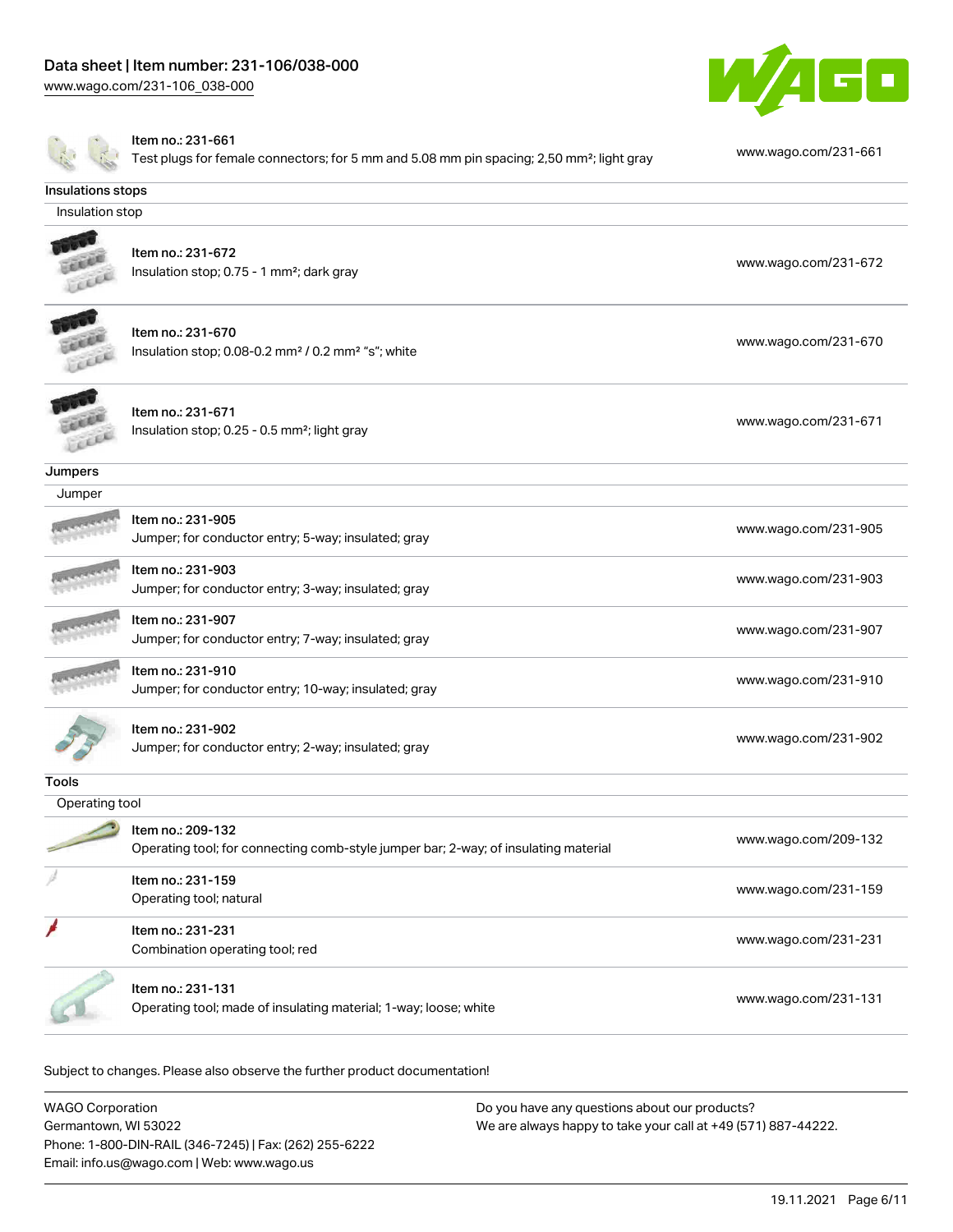![](_page_6_Picture_1.jpeg)

[www.wago.com/231-291](http://www.wago.com/231-291)

Item no.: 231-291

Operating tool; made of insulating material; 1-way; loose; red

| <b>Ferrules</b> |                                                                                                                                                                                    |                      |
|-----------------|------------------------------------------------------------------------------------------------------------------------------------------------------------------------------------|----------------------|
| Ferrule         |                                                                                                                                                                                    |                      |
|                 | Item no.: 216-101<br>Ferrule; Sleeve for 0.5 mm <sup>2</sup> / AWG 22; uninsulated; electro-tin plated; silver-colored                                                             | www.wago.com/216-101 |
|                 | Item no.: 216-104<br>Ferrule; Sleeve for 1.5 mm <sup>2</sup> / AWG 16; uninsulated; electro-tin plated; silver-colored                                                             | www.wago.com/216-104 |
|                 | Item no.: 216-106<br>Ferrule; Sleeve for 2.5 mm <sup>2</sup> / AWG 14; uninsulated; electro-tin plated; silver-colored                                                             | www.wago.com/216-106 |
|                 | Item no.: 216-102<br>Ferrule; Sleeve for 0.75 mm <sup>2</sup> / AWG 20; uninsulated; electro-tin plated; silver-colored                                                            | www.wago.com/216-102 |
|                 | Item no.: 216-103<br>Ferrule; Sleeve for 1 mm <sup>2</sup> / AWG 18; uninsulated; electro-tin plated                                                                               | www.wago.com/216-103 |
|                 | Item no.: 216-123<br>Ferrule; Sleeve for 1 mm <sup>2</sup> / AWG 18; uninsulated; electro-tin plated; silver-colored                                                               | www.wago.com/216-123 |
|                 | Item no.: 216-122<br>Ferrule; Sleeve for 0.75 mm <sup>2</sup> / AWG 20; uninsulated; electro-tin plated; silver-colored                                                            | www.wago.com/216-122 |
|                 | Item no.: 216-124<br>Ferrule; Sleeve for 1.5 mm <sup>2</sup> / AWG 16; uninsulated; electro-tin plated                                                                             | www.wago.com/216-124 |
|                 | Item no.: 216-142<br>Ferrule; Sleeve for 0.75 mm <sup>2</sup> / 18 AWG; uninsulated; electro-tin plated; electrolytic copper; gastight<br>crimped; acc. to DIN 46228, Part 1/08.92 | www.wago.com/216-142 |
|                 | Item no.: 216-132<br>Ferrule; Sleeve for 0.34 mm <sup>2</sup> / AWG 24; uninsulated; electro-tin plated                                                                            | www.wago.com/216-132 |
|                 | Item no.: 216-121<br>Ferrule; Sleeve for 0.5 mm <sup>2</sup> / AWG 22; uninsulated; electro-tin plated; silver-colored                                                             | www.wago.com/216-121 |
|                 | Item no.: 216-143<br>Ferrule; Sleeve for 1 mm <sup>2</sup> / AWG 18; uninsulated; electro-tin plated; electrolytic copper; gastight<br>crimped; acc. to DIN 46228, Part 1/08.92    | www.wago.com/216-143 |
|                 | Item no.: 216-131<br>Ferrule; Sleeve for 0.25 mm <sup>2</sup> / AWG 24; uninsulated; electro-tin plated; silver-colored                                                            | www.wago.com/216-131 |
|                 | Item no.: 216-141<br>Ferrule; Sleeve for 0.5 mm <sup>2</sup> / 20 AWG; uninsulated; electro-tin plated; electrolytic copper; gastight<br>crimped; acc. to DIN 46228, Part 1/08.92  | www.wago.com/216-141 |
|                 | Item no.: 216-152<br>Ferrule; Sleeve for 0.34 mm <sup>2</sup> / AWG 24; uninsulated; electro-tin plated                                                                            | www.wago.com/216-152 |
|                 | Item no.: 216-203                                                                                                                                                                  |                      |

Subject to changes. Please also observe the further product documentation!

WAGO Corporation Germantown, WI 53022 Phone: 1-800-DIN-RAIL (346-7245) | Fax: (262) 255-6222 Email: info.us@wago.com | Web: www.wago.us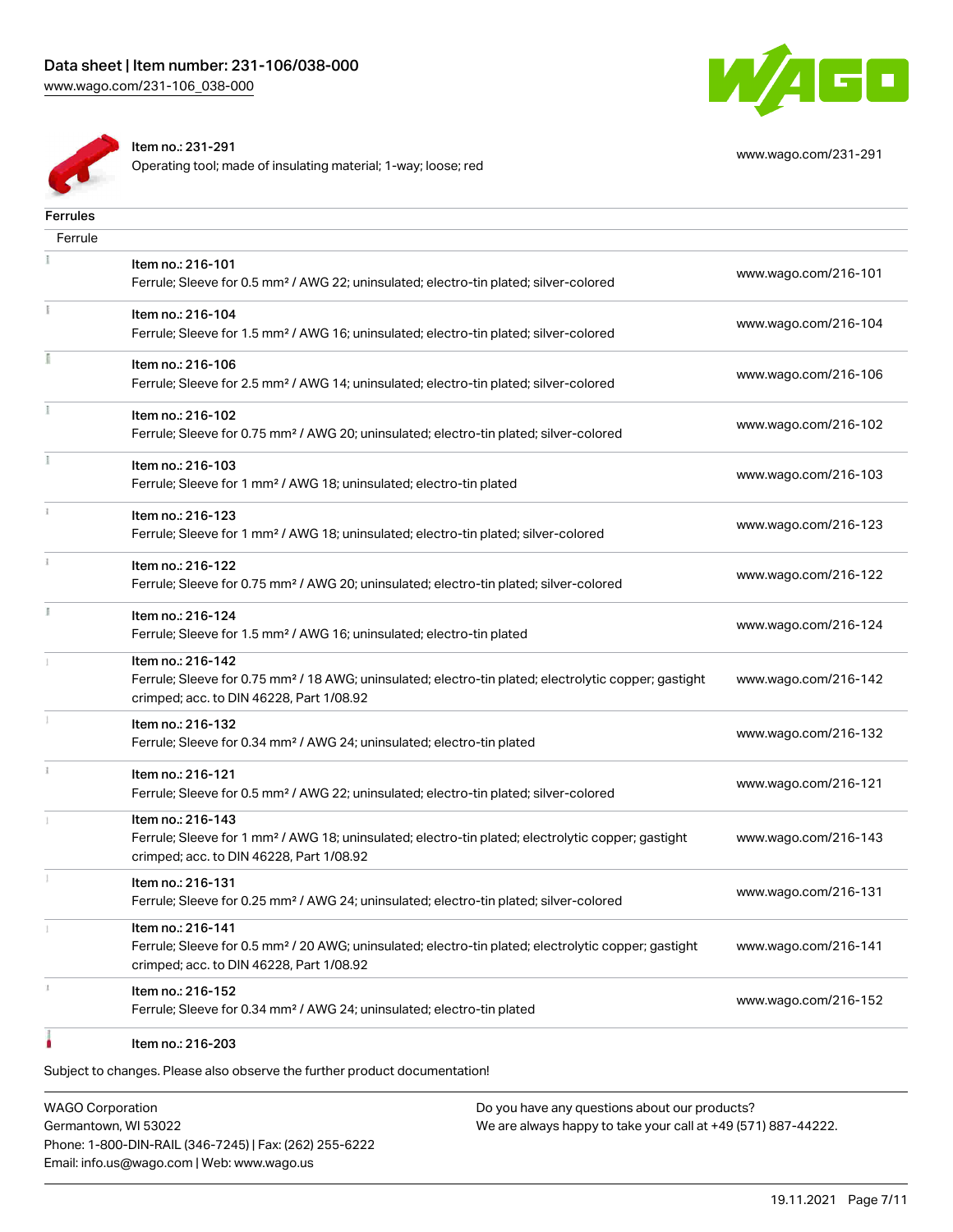![](_page_7_Picture_1.jpeg)

Ferrule; Sleeve for 1 mm² / AWG 18; insulated; electro-tin plated; red [www.wago.com/216-203](http://www.wago.com/216-203)

|   | Item no.: 216-202<br>Ferrule; Sleeve for 0.75 mm <sup>2</sup> / 18 AWG; insulated; electro-tin plated; gray                                                                                             | www.wago.com/216-202 |
|---|---------------------------------------------------------------------------------------------------------------------------------------------------------------------------------------------------------|----------------------|
| 1 | Item no.: 216-151<br>Ferrule; Sleeve for 0.25 mm <sup>2</sup> / AWG 24; uninsulated; electro-tin plated                                                                                                 | www.wago.com/216-151 |
| Ă | Item no.: 216-204<br>Ferrule; Sleeve for 1.5 mm <sup>2</sup> / AWG 16; insulated; electro-tin plated; black                                                                                             | www.wago.com/216-204 |
|   | Item no.: 216-144<br>Ferrule; Sleeve for 1.5 mm <sup>2</sup> / AWG 16; uninsulated; electro-tin plated; electrolytic copper; gastight<br>crimped; acc. to DIN 46228, Part 1/08.92; silver-colored       | www.wago.com/216-144 |
|   | Item no.: 216-201<br>Ferrule; Sleeve for 0.5 mm <sup>2</sup> / 20 AWG; insulated; electro-tin plated; white                                                                                             | www.wago.com/216-201 |
|   | Item no.: 216-223<br>Ferrule; Sleeve for 1 mm <sup>2</sup> / AWG 18; insulated; electro-tin plated; red                                                                                                 | www.wago.com/216-223 |
|   | Item no.: 216-241<br>Ferrule; Sleeve for 0.5 mm <sup>2</sup> / 20 AWG; insulated; electro-tin plated; electrolytic copper; gastight<br>crimped; acc. to DIN 46228, Part 4/09.90; white                  | www.wago.com/216-241 |
|   | Item no.: 216-242<br>Ferrule; Sleeve for 0.75 mm <sup>2</sup> / 18 AWG; insulated; electro-tin plated; electrolytic copper; gastight<br>crimped; acc. to DIN 46228, Part 4/09.90; gray                  | www.wago.com/216-242 |
|   | Item no.: 216-222<br>Ferrule; Sleeve for 0.75 mm <sup>2</sup> / 18 AWG; insulated; electro-tin plated; gray                                                                                             | www.wago.com/216-222 |
|   | Item no.: 216-221<br>Ferrule; Sleeve for 0.5 mm <sup>2</sup> / 20 AWG; insulated; electro-tin plated; white                                                                                             | www.wago.com/216-221 |
| 1 | Item no.: 216-224<br>Ferrule; Sleeve for 1.5 mm <sup>2</sup> / AWG 16; insulated; electro-tin plated; black                                                                                             | www.wago.com/216-224 |
|   | Item no.: 216-243<br>Ferrule; Sleeve for 1 mm <sup>2</sup> / AWG 18; insulated; electro-tin plated; electrolytic copper; gastight crimped; www.wago.com/216-243<br>acc. to DIN 46228, Part 4/09.90; red |                      |
| 1 | Item no.: 216-244<br>Ferrule; Sleeve for 1.5 mm <sup>2</sup> / AWG 16; insulated; electro-tin plated; electrolytic copper; gastight<br>crimped; acc. to DIN 46228, Part 4/09.90; black                  | www.wago.com/216-244 |
| ٠ | Item no.: 216-263<br>Ferrule; Sleeve for 1 mm <sup>2</sup> / AWG 18; insulated; electro-tin plated; electrolytic copper; gastight crimped; www.wago.com/216-263<br>acc. to DIN 46228, Part 4/09.90; red |                      |
| 1 | Item no.: 216-264<br>Ferrule; Sleeve for 1.5 mm <sup>2</sup> / AWG 16; insulated; electro-tin plated; electrolytic copper; gastight<br>crimped; acc. to DIN 46228, Part 4/09.90; black                  | www.wago.com/216-264 |
| Ă | Item no.: 216-284<br>Ferrule; Sleeve for 1.5 mm <sup>2</sup> / AWG 16; insulated; electro-tin plated; electrolytic copper; gastight<br>crimped; acc. to DIN 46228, Part 4/09.90; black                  | www.wago.com/216-284 |

WAGO Corporation Germantown, WI 53022 Phone: 1-800-DIN-RAIL (346-7245) | Fax: (262) 255-6222 Email: info.us@wago.com | Web: www.wago.us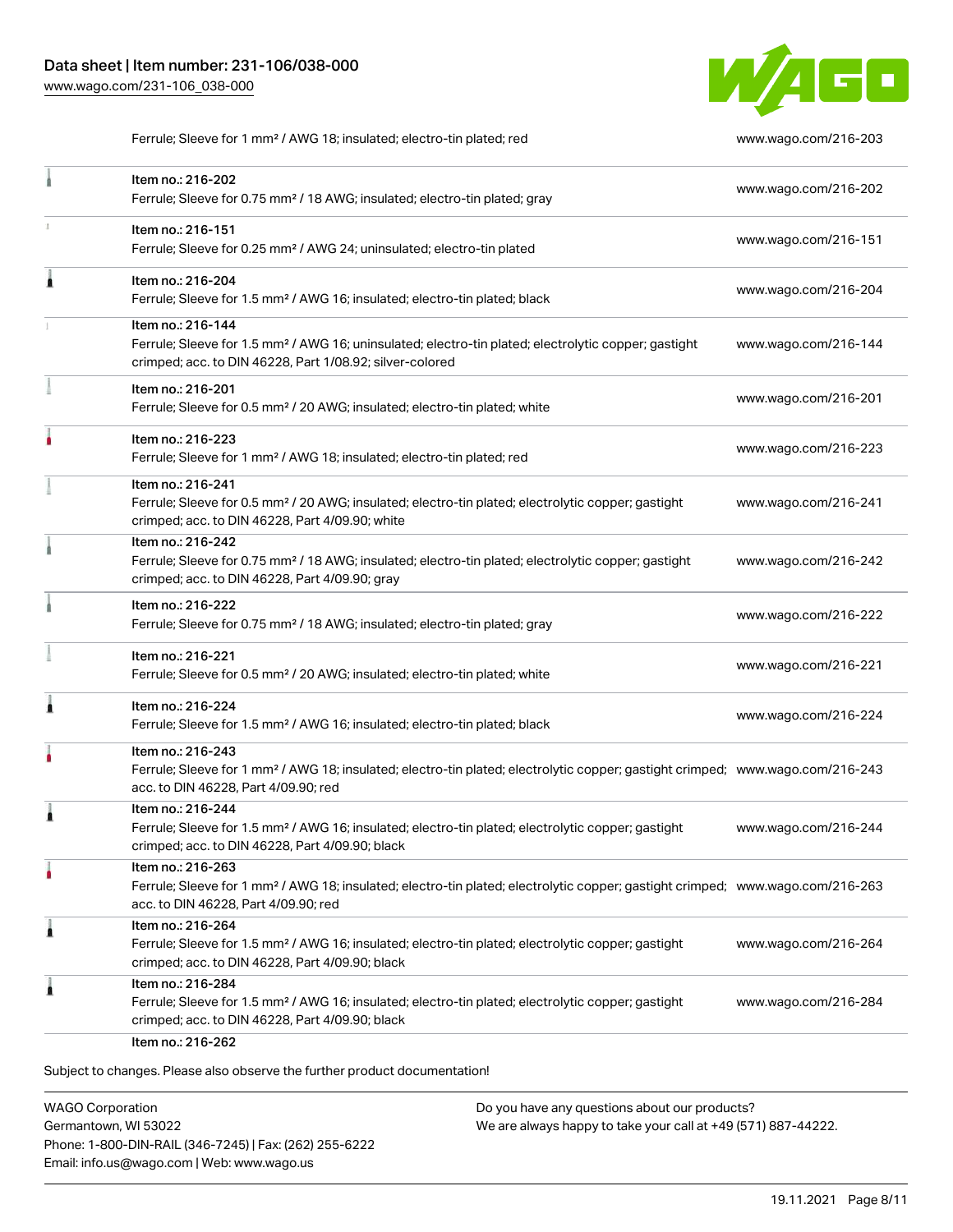# Data sheet | Item number: 231-106/038-000

[www.wago.com/231-106\\_038-000](http://www.wago.com/231-106_038-000)

![](_page_8_Picture_2.jpeg)

|                     | Ferrule; Sleeve for 0.75 mm <sup>2</sup> / 18 AWG; insulated; electro-tin plated; electrolytic copper; gastight<br>crimped; acc. to DIN 46228, Part 4/09.90; gray | www.wago.com/216-262 |
|---------------------|-------------------------------------------------------------------------------------------------------------------------------------------------------------------|----------------------|
|                     | Item no.: 216-301<br>Ferrule; Sleeve for 0.25 mm <sup>2</sup> / AWG 24; insulated; electro-tin plated; yellow                                                     | www.wago.com/216-301 |
|                     | Item no.: 216-321<br>Ferrule; Sleeve for 0.25 mm <sup>2</sup> / AWG 24; insulated; electro-tin plated; yellow                                                     | www.wago.com/216-321 |
|                     | Item no.: 216-322<br>Ferrule; Sleeve for 0.34 mm <sup>2</sup> / 22 AWG; insulated; electro-tin plated; green                                                      | www.wago.com/216-322 |
|                     | Item no.: 216-302<br>Ferrule; Sleeve for 0.34 mm <sup>2</sup> / 22 AWG; insulated; electro-tin plated; green                                                      | www.wago.com/216-302 |
| General accessories |                                                                                                                                                                   |                      |
| Cover               |                                                                                                                                                                   |                      |
|                     | Item no.: 231-668<br>Lockout caps; for covering unused clamping units; gray                                                                                       | www.wago.com/231-668 |

# **Downloads** Documentation

#### Additional Information Technical explanations and political explanations and political explanations and political explanations of political explanations of political explanations of political explanations of political explanations of political e 2.0 MB [Download](https://www.wago.com/global/d/1435602)

## Installation Notes

![](_page_8_Picture_7.jpeg)

Inserting a conductor via 3.5 mm screwdriver – CAGE CLAMP® actuation parallel to conductor entry.

![](_page_8_Picture_9.jpeg)

Inserting a conductor via 3.5 mm screwdriver – CAGE CLAMP® actuation perpendicular to conductor entry.

![](_page_8_Picture_11.jpeg)

Inserting a conductor into CAGE CLAMP® unit via operating lever (231-291).

Subject to changes. Please also observe the further product documentation!

WAGO Corporation Germantown, WI 53022 Phone: 1-800-DIN-RAIL (346-7245) | Fax: (262) 255-6222 Email: info.us@wago.com | Web: www.wago.us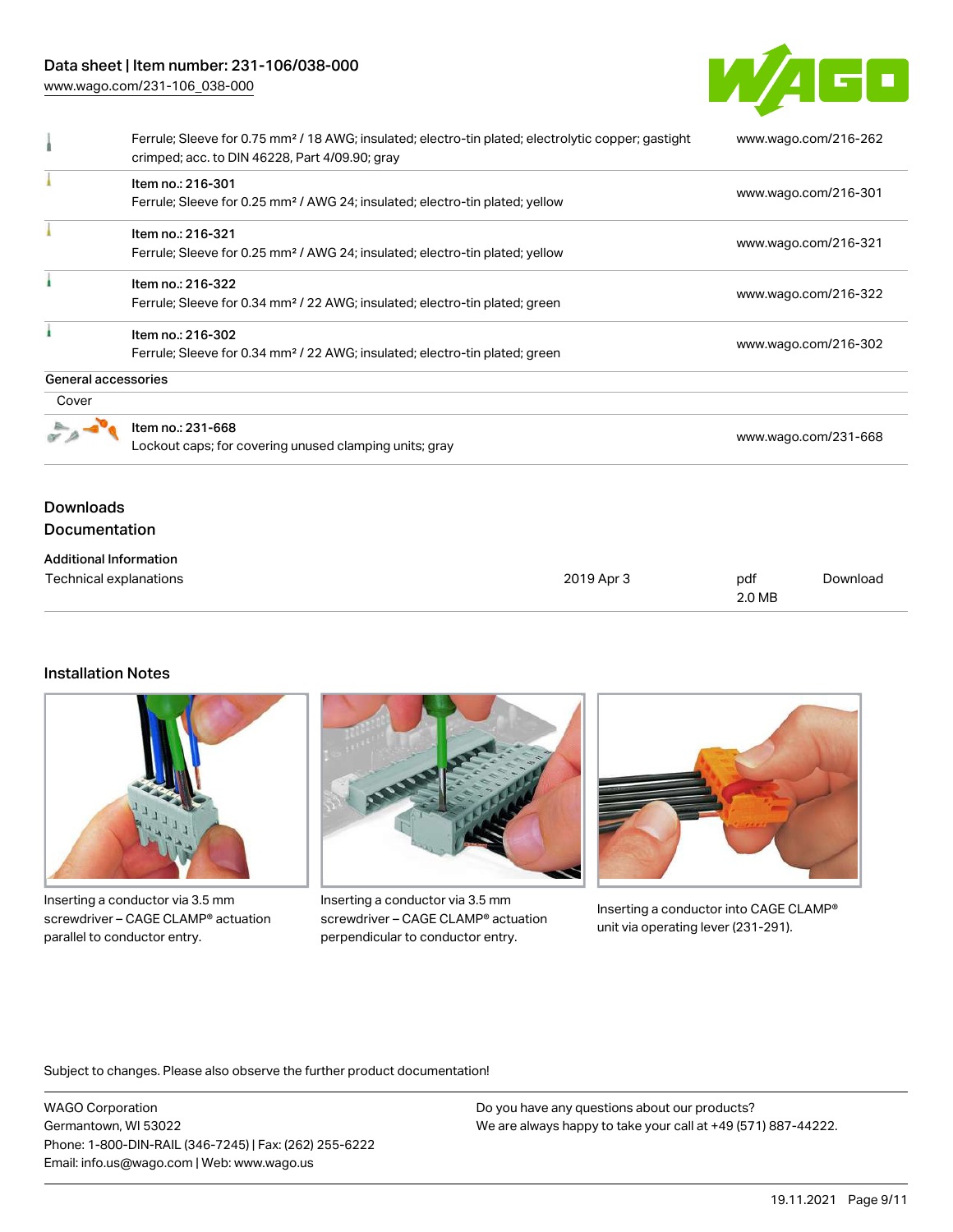![](_page_9_Picture_1.jpeg)

![](_page_9_Picture_2.jpeg)

Inserting a conductor via operating tool.

![](_page_9_Picture_4.jpeg)

Coding a female connector by removing coding finger(s).

![](_page_9_Picture_6.jpeg)

Testing – female connector with CAGE CLAMP®

Integrated test ports for testing perpendicular to conductor entry via 2 or 2.3 mm Ø test plug

### Installation

Subject to changes. Please also observe the further product documentation!

WAGO Corporation Germantown, WI 53022 Phone: 1-800-DIN-RAIL (346-7245) | Fax: (262) 255-6222 Email: info.us@wago.com | Web: www.wago.us